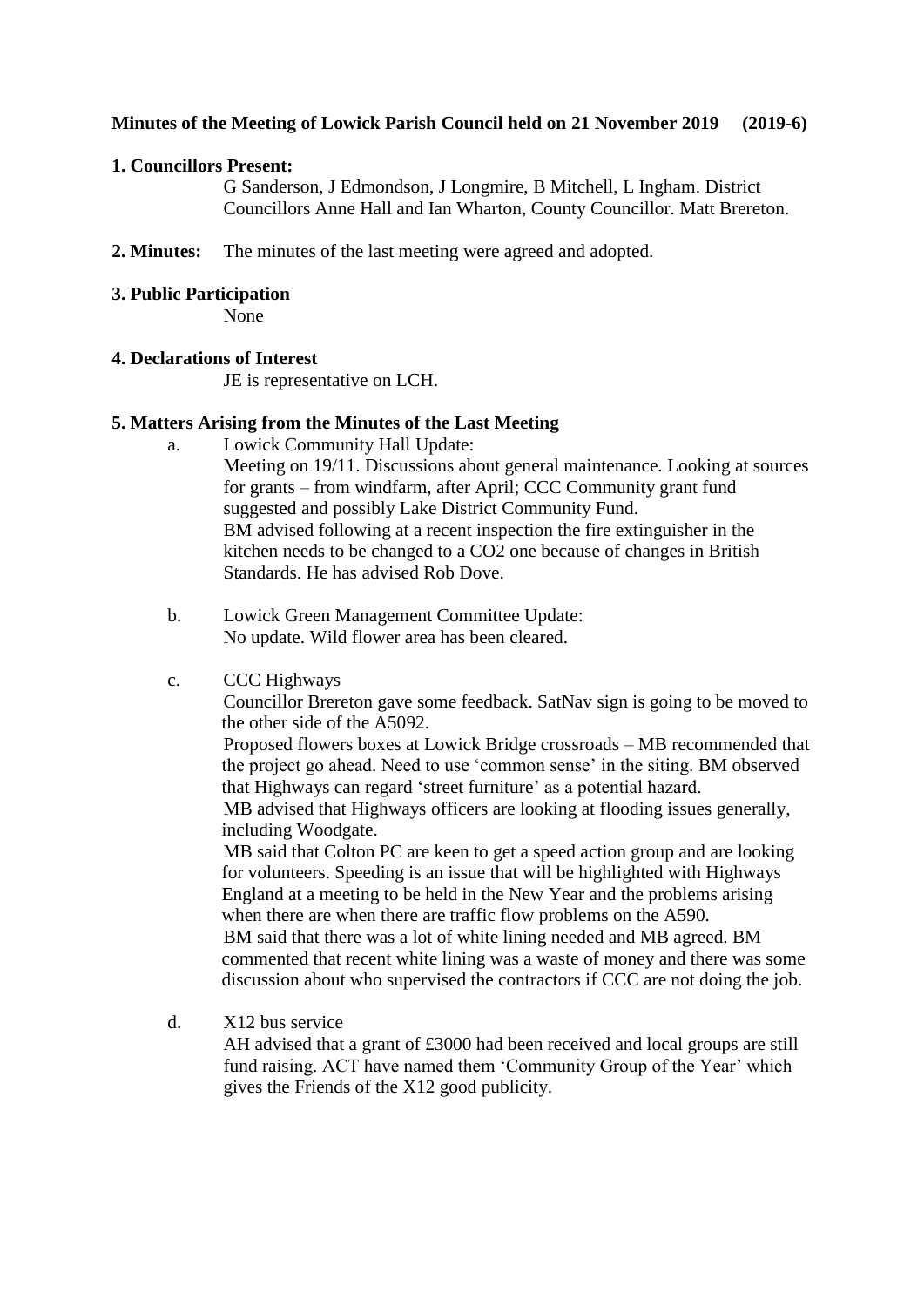#### e. Parish Plan

LE has finalised the questionnaire. BM suggested it should be sent to the printers. Councillors agreed that 250 should be printed to be sent to each household – one copy per person. Consideration about a copy for children. Agreed for  $11 - 16$  year olds. LE will identify the relevant questions. No conclusions about completing the forms online.

## f. Lengthsman

No Invoice for this meeting. He reported that the bus shelters need some attention and paint. Councillors agreed that he should go ahead with the work. Councillors confirmed that the Lengthsman's services should be retained.

#### **6.** F**inance**

| a. | <b>General Items</b>                    |          |  |
|----|-----------------------------------------|----------|--|
|    | Barclays 18/11/2019                     | £5849.13 |  |
|    | Pay Royal British Legion – Poppy Wreath | £ 17.00  |  |

- b**.** Cash Flow circulated.
- c. Councillors considered the Precept Assessment. This will need to be completed at the January meeting.

#### **7. Correspondence**

Clerks and Councils Direct; CALC Annual Report; ACT information: Letter requesting contribution of £50 towards the cost of printing the new Parish Magazine. Agreed, although BM to highlight that Lowick only puts in a report every 2 months, unlike some other parishes, and should be entitled to a lower fee. Copy letter from Julie Birkett, Area Planner LDNP re enforcement notice - land at Moss Wood, Blawith. Prosecution to be brought against landowner because enforcement notice not complied with.

Emails circulated:

CALC - change of password; Pete Jones – Cumbria Wildlife Trust to come to speak about Lowick Common at the January meeting.

Planning applications:

Barn at Woodgate crossing - outstanding.

Arqiva smart metering pole and antennae and associated works. Rejected. Nettleslack – change of use – no decision.

Everard Lodge – amendments to 7/2018/5637. No objections.

#### **8. Complaints:**

None received.

#### **9. External Meetings**

None.

#### **10. Bus Shelter Maintenance**

Lengthsman to undertake required maintenance.